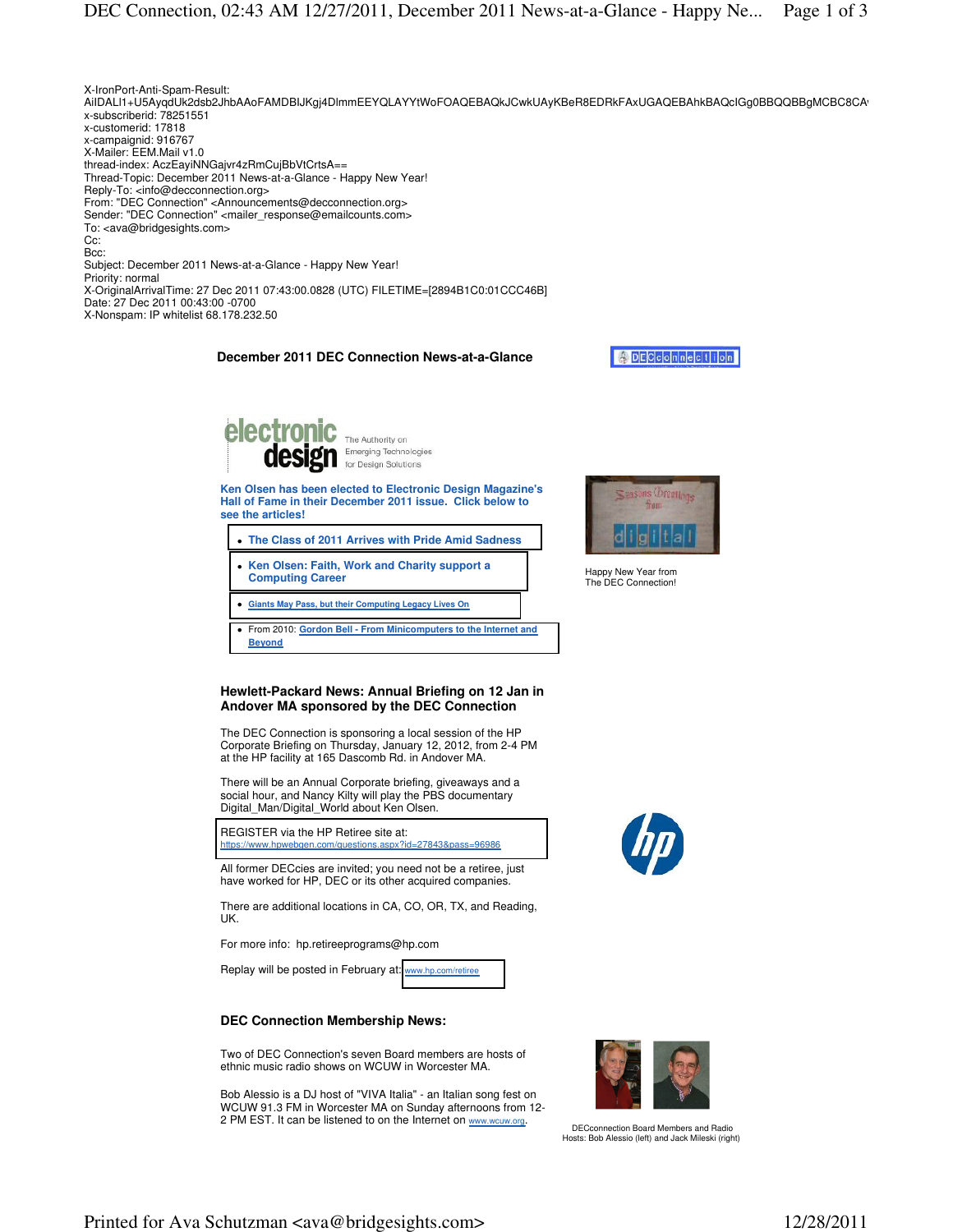Jack Mileski is the Polish DJ on "The Polish Polka Party" on the same station on alternate Sundays from 2-4 PM on the same station. He'll be on on Jan 1, 22nd, and 29th and then, starting in Feb, every 2nd and 4th Sunday.

**Welcome New Members**: Ron Ginger, Kevin Liston

### **Membership Renewals for 2012 are now due!**

- We're on a calendar fiscal year so please check if your dues are up for renewal. If you've paid since 2009, you are registered in our Member Service Center. Go to this link and enter your email address (primary one used by DEC Connection). You can pay dues renewal online (3rd link at top, above your info). (For help, email webmaster@decconnection.org)
- If you prefer not to pay online, you can send a personal check made out to The DEC Connection to c/o Bob Moore, 28 Fernglade Rd., Burlington MA 01803. \$25 for 3 years, \$10 for 1 year. Thanks for your support!

**DEC Connection Member NewsBytes**: send yours to webmaster@decconnection.org. See our new NewsByte archive page.

- From Ron Ginger: I am retired to the coast of Maine. I still do my boating, completing a 2000 mile run from Ottawa Canada to Maine, via the Great Lakes a few years ago. I'm also still into technology, active in computer control of machinery. ronginger@roadrunner.com
- Ted Sares' newest (and fourth) book titled Shattered, a true crime book, will be released by Tate Publishing to book stores in about three months. Ted continues to write for the prestigious web site Boxing.com and remains one of the most respected boxing writers in the United States. tedsares@roadrunner.com
- [From Betty J. Winberg: Betty was featured in an 15 Octobe](http://www.nashuatelegraph.com/news/936198-196/harbor-homes-to-honor-mental-health-advocate.html)r article in the Nashua Telegraph (click here to read), Harbor Homes to honor mental health advocate. "Today, the name Betty J. Winberg is almost as synonymous with mental health advocacy and ending homelessness as is Harbor Homes and its Partnership for Successful Living, the multifaceted agency she helped found 31 years ago." Betty does not have e-mail, but she wrote us a long newsy note, which is posted online in our new website area, the [NewsByte archive \(](http://www.decconnection.org/newsbytes.htm)click here). Betty started at Digital in 1978 in Maynard in Sales Training, and soon became an original occupant of the Merrimack facility. Betty worked in her original position as admin for Sales Training for 90% of her 21-year Digital career, retiring in 1989. Betty has kept very busy! She says: "Aging is exciting, with lots of new doors to open." Besides her mental health advocacy work, in her retirement, Betty was a co-founder of the senior learning center, RISE, at Rivier College in Nashua. Former DEC work-mates wanting to get in touch with Betty can reach her at 603-882-6957.

# **DEC Stories**

 Mike Schoepke wrote to share a fabulous DEC employee story from his years at the Chicago area Daily Herald:

"Back in 1979 we purchased two corporate cabinet 11/70s - serial numbers 56657 and 56658. The DEC tech that came to do the install was John Alfrinko. His badge number was 56657. He felt that Ken Olsen had presented him his own machine. In all the years that we ran those servers, he would never let another tech work on those two boxes."

**Michael Schoepke** AVP / Manager of Computer Operationsmschoepke@dailyherald.com

### **Sad News Department:**

We are sorry to report the death of DEC Connection member **Mort Ruderman**, 75. Mort was Digital's first salesperson to the medical market, and went on to co-found MEDITECH, the successful hospital information systems company. He did very well and became a venture capitalist and mentor to young business persons. Mort established the Ruderman Family Foundation to donate to charitable causes including medical research. Our condolences to Mort's family and friends.